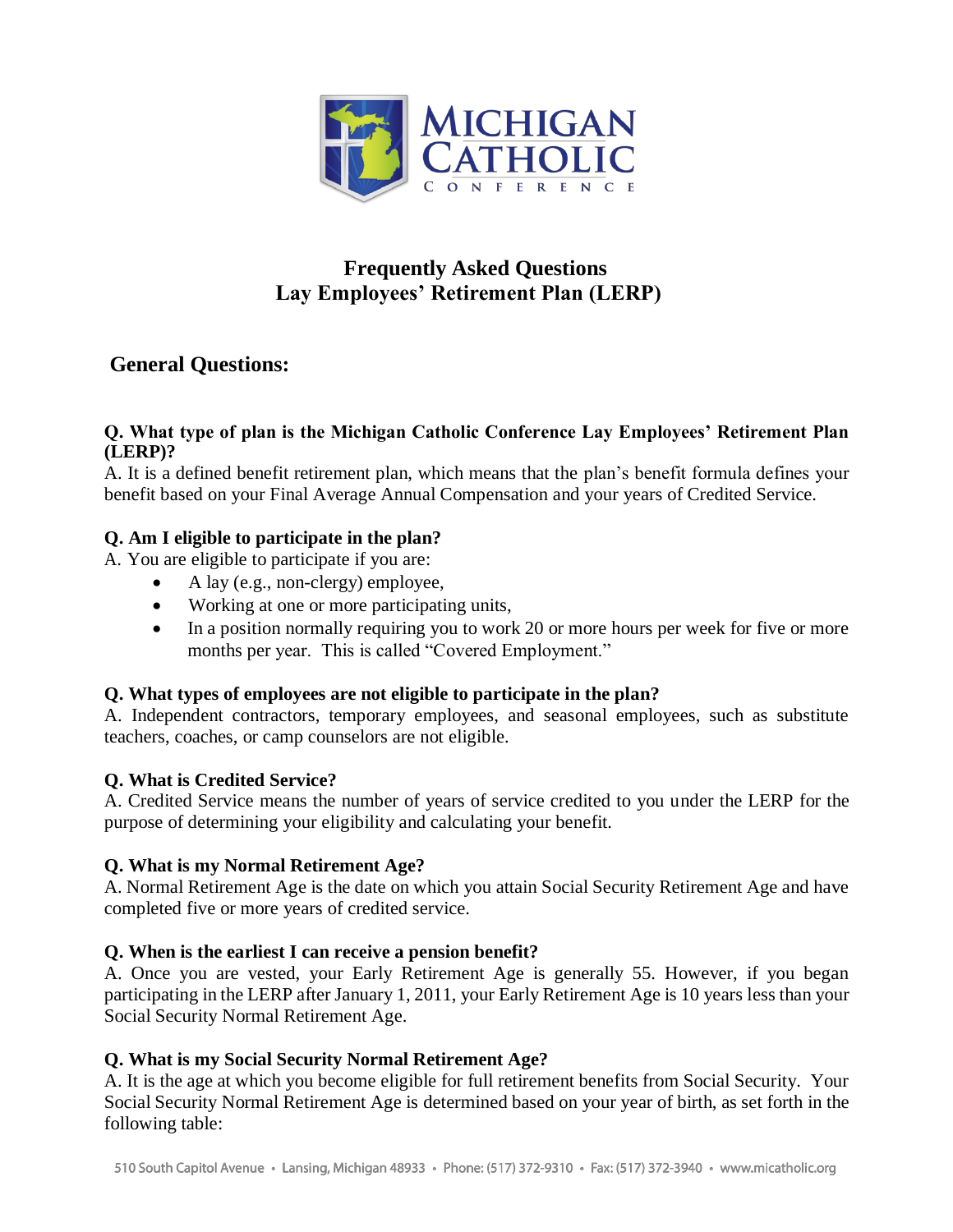| <b>Year Born</b>  | <b>Normal Retirement Age (NRA)</b> |
|-------------------|------------------------------------|
| 1937 and Prior    | 65                                 |
| 1938              | $65 + 2$ months                    |
| 1939              | $65 + 4$ months                    |
| 1940              | $65 + 6$ months                    |
| 1941              | $65 + 8$ months                    |
| 1942              | $65 + 10$ months                   |
| 1943 through 1954 | 66                                 |
| 1955              | $66 + 2$ months                    |
| 1956              | $66 + 4$ months                    |
| 1957              | $66 + 6$ months                    |
| 1958              | $66 + 8$ months                    |
| 1959              | $66 + 10$ months                   |
| 1960 and later    | 67                                 |

## **Q. May I continue to receive my retirement benefit if I return to Covered Employment after coming into pay status?**

A. Once you begin to receive pension benefits under the LERP you can continue to receive your monthly benefit only if you are not working in Covered Employment, as defined above.

## **Q. If I incur a disability while working in Covered Employment am I eligible for a Disability Retirement Benefit?**

A. If you are vested and the MCC Pension Board verifies that you are permanently unable to work because of a physical or mental disability, you would be eligible for a Disability Retirement Benefit.

# **Q. How will my benefit be paid to me?**

A. Benefits are automatically deposited into the financial account you indicate, on the first business day of each month.

# **Q. How is my benefit calculated?**

A. Benefits are calculated by using the following formula: Your Final Average Annual Compensation x Benefit Multiplier x number of years of Credited Service. Benefit amounts vary depending upon the type of benefit you request. The Benefit Multiplier was changed in 2012, and different Benefit Multipliers apply to service prior to 2012. See the LERP plan document and the Summary Plan Description for more detail.

### **Q. How many years of Credited Service does it take to be vested in the Plan?**

A. You are vested when you have completed five years of Credited Service.

### **Q. How is my Credited Service determined?**

A. You earn one year of Credited Service if you work in Covered Employment during at least five months in a calendar year.

### **Q. May I purchase Credited Service under the Plan?**

A. No. Effective January 1, 2012, employees are not allowed to purchase additional Credited Service under the Plan.

### **Q. Does the Plan provide a Death Benefit?**

A. Yes, if you are vested, the LERP provides a death benefit to your primary beneficiary.